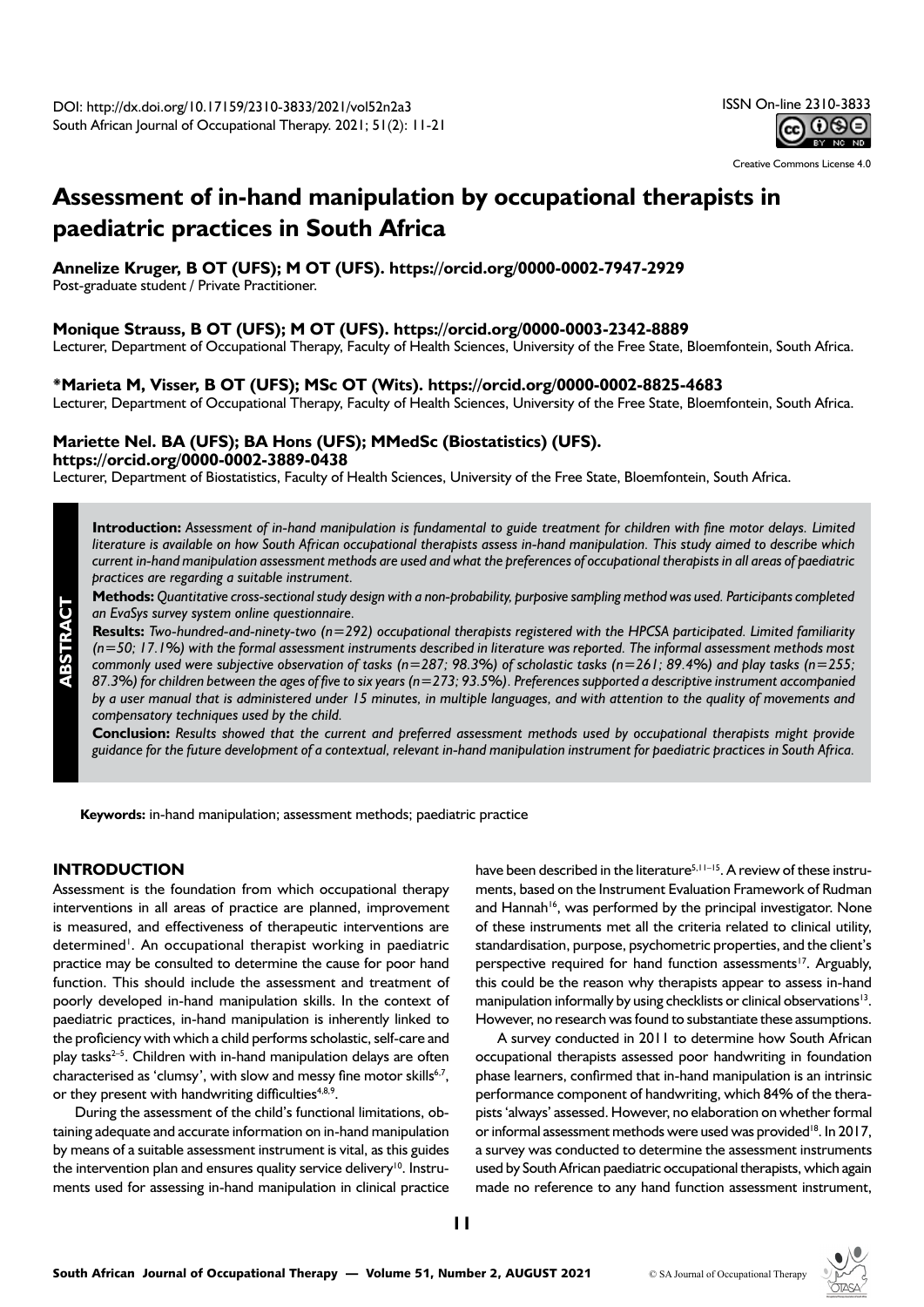including in-hand manipulation, that could guide the therapist's clinical reasoning process<sup>19</sup>. No literature on how occupational therapists in South Africa are assessing in-hand manipulation as well as no information describing the preferences of clinical therapists for a suitable in-hand manipulation assessment instrument at a grassroots level, was found. This demonstrates a gap in research in relation to the current clinical methods used by clinicians to assess the six components of in-hand manipulation, (namely finger-to-palm translation to achieve stabilisation, palm-to-finger translation, simple and complex shift, and simple and complex rotation). Moreover, understanding clinicians' preferences are required to select the most suitable in-hand manipulation assessment, or alternatively, inform the instrument development process in creating a new assessment instrument.

#### **LITERATURE REVIEW**

In-hand manipulation is the complex skill of adjusting an object using different movements of the fingers for more effective placement. It enables a child to handle and place items, such as shoelaces or puzzle pieces, with more precision<sup>2,20</sup> as well as allowing an efficient pencil grasp needed for refined and controlled movements during drawing and writing $8,21$ . The six components of in-hand manipulation as described by the Modified Classification System<sup>3</sup>, are finger-to- palm translation to achieve stabilisation, palm-to-finger translation, simple and complex shift, and simple and complex rotation. In addition, a component can also be performed 'with stabilisation', referring to (an) additional object(s) being held in the ulnar side of the palm<sup>3</sup>. Development starts after a child's first year until the age of twelve, when the components are performed similarly to an adult, albeit not at the same speed and with the same quality<sup>10,22</sup>.

Assessment methods for in-hand manipulation that occupational therapists use can be either formal or informal. To ensure that a test is appropriate for a clinical setting, the clinician should critically evaluate the purpose of the assessment and appropriateness for the intended population. Ideally, a formal method should include a norm- or criterion-referenced evaluation with established standardised procedures for administration and scoring determined according to a formal instrument development process, which includes evaluated psychometric properties<sup>16,23,24</sup>. The instruments described in the literature that have evidence of formal instrument development, include the UFS In-Hand Manipulation Checklist (UFS IHM-C)<sup>13,25</sup>, the In-hand Manipulation Test – Quality section (IMT-Q)<sup>6,26</sup>, Test of In-hand Manipulation (TIHM)<sup>4,27</sup> that was refined into the TIHM-Revised (TIHM-R)<sup>12</sup>, the Observational Protocol of In-Hand Manipulation<sup>5,28</sup>, the unnamed test of Pehoski<sup>15,22</sup>, the Test of In-hand Manipulation Skills (TIMS)<sup>14</sup>, the unnamed test of Bonnier<sup>29</sup>, and the Timed-Test of In-Hand Manipulation (TIHM-T)<sup>30</sup>. An occupational therapist can also use formal hand function assessments that include features of in-hand manipulation to guide their clinical observations. Examples include the naturalistic observational hand function Assessment of Children's Hand Skills (ACHS)<sup>31,32</sup>, and the pegboard-based Functional Dexterity Test (FDT) for children<sup>33,34</sup>. These two instruments report only on dexterity or hand function as a whole and not on the specific in-hand manipulation components $3,35$ .

Informal in-hand manipulation assessment methods can provide a therapist with information about the child's performance, but the results are usually descriptive and cannot be compared to established norms or criteria. Informal assessments often include no evidence of instrument development or studies to support psychometric properties such as reliability or validity. This assessment method relies on the occupational therapist's judgment and skilled observations and as such, tends to be subjective<sup>23</sup>. Examples of informal methods of assessment include screening or observational 'checklists' and suggested screening activities that contain a section on in-hand manipulation skills expected for age groups which are available in Occupational Therapy for Children:6th ed (Table 10-1: pp. 296)<sup>36</sup>. The use of these screening activities and collateral information obtained from parents or teachers either in the form of an interview or questionnaire and observation of the child's participation in certain activities during school, play or self-care tasks, can help to determine the intensity and duration of the problematic areas related to poor in-hand manipulations<sup>37</sup>. This can guide a clinician towards determining whether therapy services or an in-depth evaluation are required. The documentation of in-hand manipulation observations, either by using clinical notes or video recordings<sup>14</sup>, can be combined with a self-designed checklist that can aid the assessor to quickly refer to the different in-hand manipulation components for more precise observations.

The use of skilled observations by the therapist remains invaluable in clinical settings where resources are limited. A clinician's choice of activities can be influenced by the availability of the resources in a clinical setting, such as the instrument or equipment (for example, toys and child-size furniture<sup>25</sup>). When assessing in-hand manipulation, the clinician should be mindful of the practical and contextual aspects that can influence the accuracy of the assessment results. The practical aspects include the method of documentation, as well as the resources of time and equipment available to the clinician. Documentation is an important aspect of the occupational therapy process and should adhere to the Health Professions Council of South Africa's (HPCSA) guidelines for patient records<sup>38</sup>. Different methods of record-keeping are permissible, provided it is done with precision to enable the accurate interpretation of both the assessment and reassessment results. Time constraints should also be considered, as this was a factor that influenced the lack of use of certain hand therapy assessment instruments by South African occupational therapists 18.

The contextual aspects include the age of the child and how the child interacts with the activity demands of the assessment task, such as maintaining an interest in an appropriate task to motivate the child to engage optimally $22,28$ . The manner in which the instructions are presented can also influence the performance of a child, as confirmed by Exner who suggested that when verbal and visual cues are provided, children perform better in the assessment<sup>39</sup>. It was therefore important to ascertain how occupational therapists in South Africa are navigating the practical and contextual aspects of the in-hand manipulation assessment.

The needs and preferences of clinicians in terms of instruments suited to their practice can be influenced by the following components: (i) the purpose of an instrument; (ii) the language and age ranges of the intended population; and (iii) the practical aspects on which components of in-hand manipulation can be scored, along with the instructions, time to administer and documentation format. Firstly, the purpose of an assessment can either be descriptive, predictive, evaluative or a combination of these. It guides the therapist in understanding what information to collect and how to interpret the results from the assessment, whether to determine the baseline of the child at that moment in time (descriptive), the future ability or outcome of the child (predictive), or the change that occurs in the child over time (evaluative)<sup>16,23</sup>. Secondly, as South Africa is a multilingual country with eleven national languages, of which isiZulu, followed by English and isiXhosa, are the most common languages

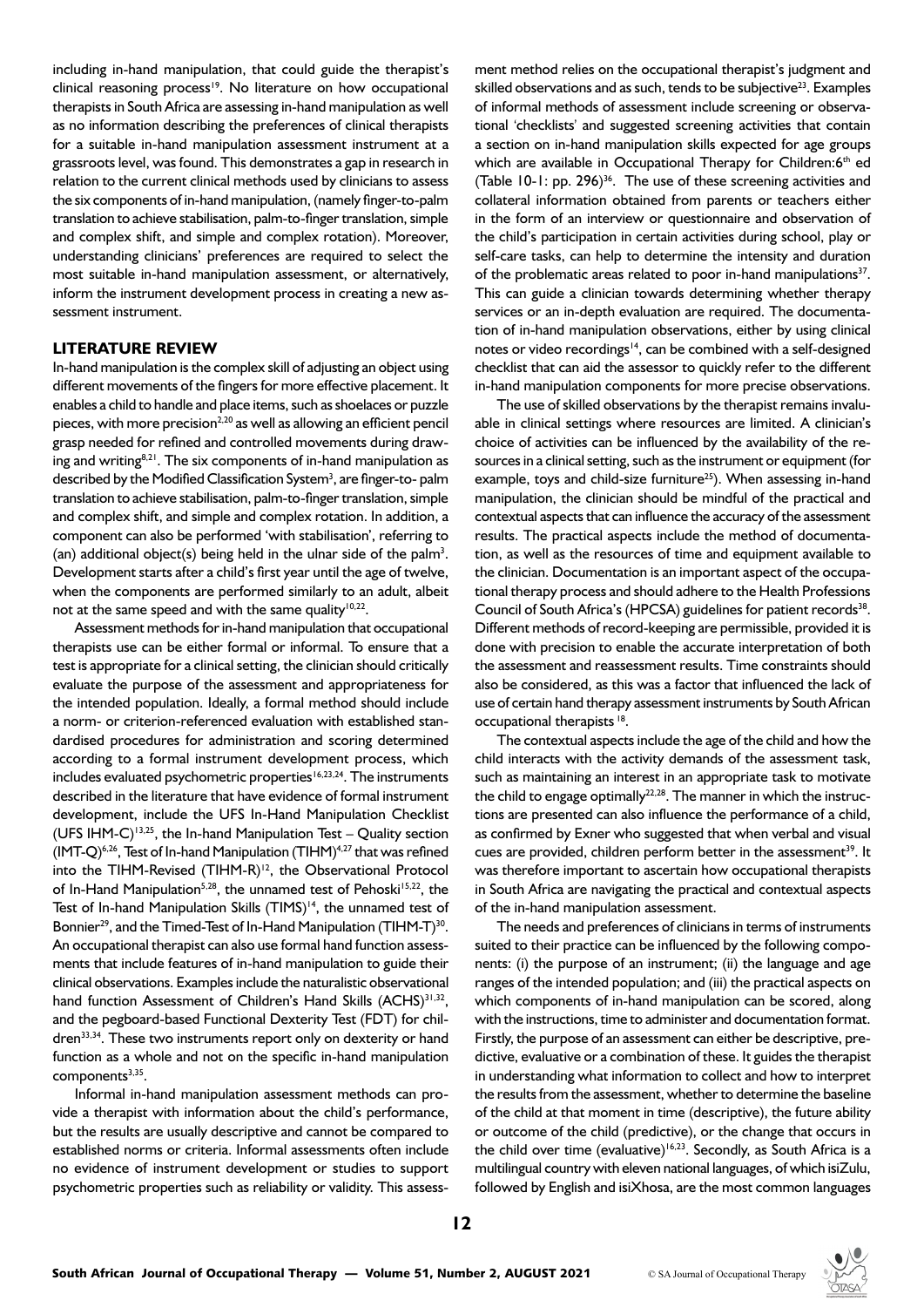spoken outside the household, isiZulu, isiXhosa and Afrikaans are the most commonly spoken languages at home<sup>40</sup>. This results in a multilinguistic challenge in paediatric practice, with possible differences between the languages of the therapist and that of the child. Thirdly, the instruments described in the literature have inconsistent scoring for aspects of in-hand manipulation with reference to quality of the movement<sup>14</sup>, speed of the movement<sup>30</sup>, the frequency with which the correct movement is repeated<sup>5</sup>, and the number of times an item is dropped<sup>22</sup>.

The aims of this study therefore were firstly to investigate the current methods used by South African occupational therapists in paediatric practices when assessing in-hand manipulation, and secondly, to determine their preferences in terms of a suitable inhand manipulation instrument.

## **METHODS**

#### **Study design**

A quantitative, cross-sectional study was conducted to address the research aims.

#### **Sampling and population**

A non-probability, purposive sampling method $24,41$  was used to ensure that the sample was representative of the population of paediatric occupational therapists in South Africa. At the time of the study, 5111 occupational therapists were registered with the HPCSA, although the exact number of the population was unknown, as the HPCSA database provides no record of the practice settings in which the occupational therapists work $42$ . When the ratio of the Occupational Therapy Association of South Africa (OTASA) members working in paediatric practices (73.5%)<sup>43</sup> was applied to the HPCSA membership base, it was estimated that the population comprised of 3849 occupational therapists.

The inclusion criteria were therefore occupational therapists who currently worked in paediatric practices or had worked in paediatric practices within the past two years, were registered with the HPCSA, and who practised in South Africa for more than six months. The online questionnaire was distributed via email through the correspondence platform of OTASA, posting on the social media platforms, that included Facebook, WhatsApp, Instagram, Linked-in and using 'word-of-mouth'. Furthermore, the researcher applied for access to the HPCSA occupational therapists email dataset to distribute the questionnaire personally per email.

#### **Instrumentation**

Data were collected by means of an online questionnaire\* via the EvaSys survey system, available in English and took on average 20 minutes to complete. The questionnaire was compiled from indicators found in literature and consisted of three sections. The first was to obtain demographic information of the participants and their practice profile. The second section focused on different assessment methods used by the participants. This included known in-hand manipulation tests as well as informal assessment methods. The third section was directed at the therapists' preferences for a suitable in-hand manipulation instrument based on some aspects listed in the Instrument Evaluation Framework<sup>16</sup>. In addition to each closed-ended questionnaire item, a non-compulsory 'other' open-ended option was provided to allow participants to elaborate on their answers to supplement the results.

\*Contact the corresponding author for more information regarding the questionnaire.

#### **Pilot testing of the questionnaire**

Content validity of the questionnaire was established with five occupational therapists who were purposively contacted by the researcher based on their knowledge within the paediatric field and familiarity with questionnaires. These participants did not meet all the inclusion criteria of the study, specifically the criterion of having worked in a paediatric practice in the last two years. The pilot study participants provided feedback on the layout, structure, clarity, suitability, and the face validity of the questionnaire, upon which minimal editorial changes and no content changes were incorporated. They completed the questionnaire once the changes had been made to determine the ease of completion on different electronic devices. The pilot study data were excluded from the data analysis.

#### **Procedure**

In order to add to the rigor of the study the test-retest reliability of the questionnaire was also determined, and data were collected in two rounds. The first round aimed to recruit as many occupational therapists working in paediatric practices in South Africa as possible through different distribution methods. The link to the survey was available for six weeks. To limit the memory effect $44$ , the second round only commenced ten days after participants completed the first round. Those who indicated their willingness to participate in the second round then received the link per email and the link remained open for 10 days. To promote a higher response rate and to limit nonresponsive errors, participants received reminder prompts and were given the option to participate in a continuing professional development (CPD) accredited activity after completing a questionnaire round.

#### **Data analysis**

Descriptive statistics, namely frequencies and percentages for categorical data, and medians and ranges for numerical data, were calculated from data obtained in Round 1. Analysis of percentages for questions was completed for 292 participants. The percentages to the different options of a question might add up to more than a 100% when the participants could choose more than one answer or less than 100% for questions which could be omitted by participants.

Temporal stability of the questionnaire, namely "how constant scores remain from one occasion to another"<sup>41</sup> was determined to evaluate test-retest reliability. The reliability analysis for the two datasets was compared by means of a 2 x 2 table for each question. When questions had a conflicting percentage score of more than 20% for an answer, the question was considered unreliable and excluded from further analysis<sup>45</sup>. A total of 19 questions and 45 sub-questions that tested unreliable were excluded from the final data set.

#### **\*Ethical considerations**

Ethical approval for this study was obtained from the Health Sciences Research Ethics Committee of the University of the Free State (reference UFS-HSD2018/0358/2905). The participants were informed about the study and gave informed consent prior to the start of the questionnaire. If the participant did not meet the inclusion criteria, further access to the questionnaire was denied. Participants' information was kept strictly confidential throughout the course of the study and securely stored on a password-protected laptop.

\*Ethical approval for this study was granted prior to the enactment of the amended POPIA on 21-07-01.

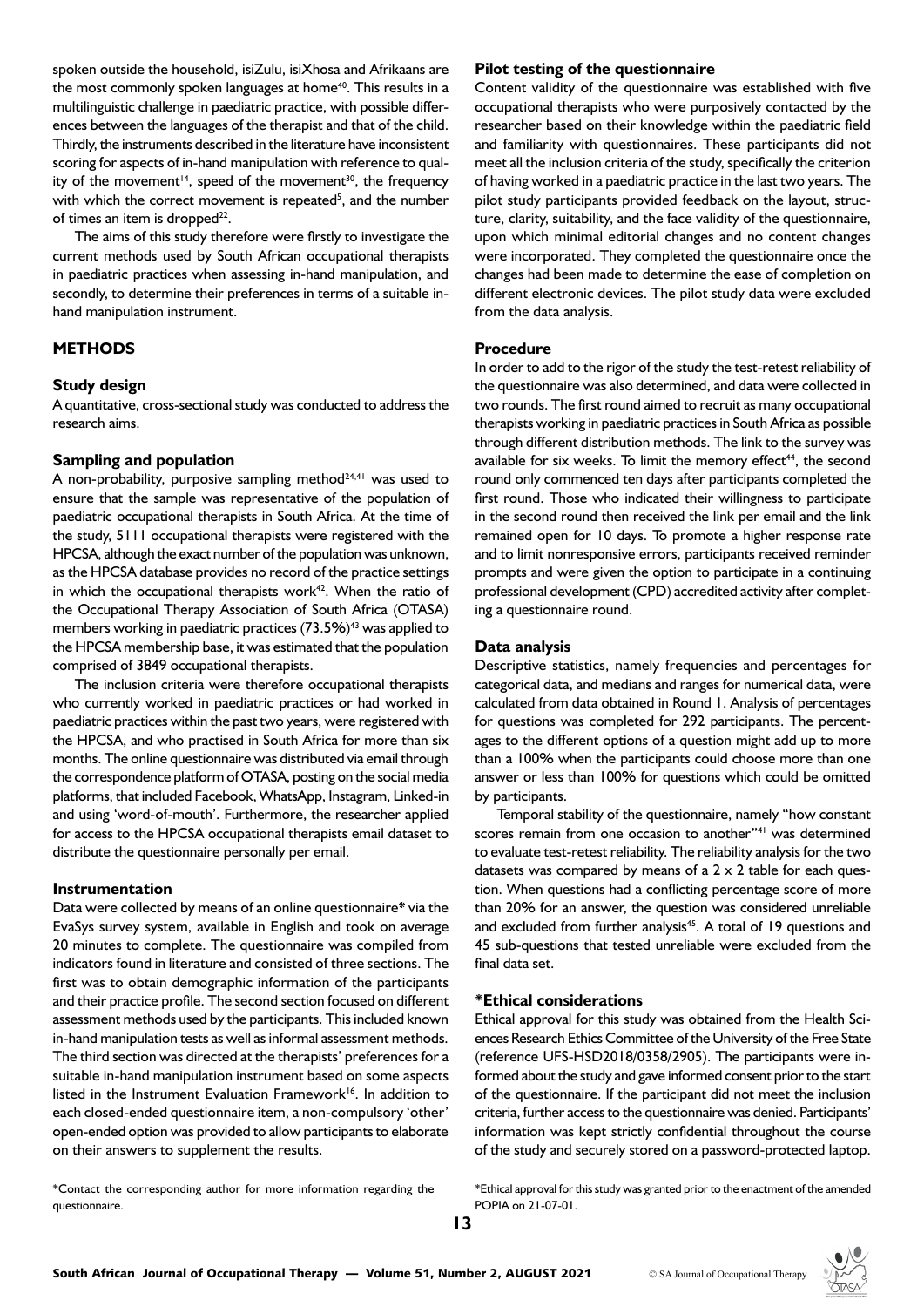| <b>Variables</b>                                       | Median (range)                                        |             |
|--------------------------------------------------------|-------------------------------------------------------|-------------|
| Age of participants                                    |                                                       | $31(23-66)$ |
| Experience                                             | Years working as<br>an occupational<br>therapist      | $9(1-45)$   |
|                                                        | Years working in<br>paediatric practice               | $7(1-46)$   |
|                                                        |                                                       | n (%)       |
| Gender                                                 | Female                                                | 284 (97.3)  |
|                                                        | Male                                                  | 8(2.7)      |
| <b>Highest Occupational</b>                            | Diploma                                               | 2(0.7)      |
| Therapy qualification*                                 | Bachelor's degree                                     | 252 (86.3)  |
|                                                        | Master's degree                                       | 31(10.6)    |
|                                                        | Doctoral degree                                       | 2(0.7)      |
| <b>Employment status</b>                               | Full-time                                             | 217(74.3)   |
|                                                        | Part-time                                             | 63 (21.6)   |
|                                                        | Unemployed/leave<br>of absence                        | 12(4.1)     |
| Practice setting                                       | Private practice                                      | 145 (49.7)  |
| (participants could<br>choose more than one<br>answer) | Pre-school/Early<br>childhood develop-<br>ment centre | 135 (46.2)  |
|                                                        | Primary school                                        | 135 (46.2)  |
|                                                        | Hospital                                              | 87 (29.8)   |
|                                                        | Special needs school                                  | 74 (25.3)   |
|                                                        | Community clinic                                      | 26(8.9)     |
|                                                        | Non-profit organisa-<br>tion                          | 25(8.7)     |
|                                                        | Secondary school                                      | 20(6.9)     |
|                                                        | Tertiary institution                                  | 12(4.1)     |
|                                                        | Rehabilitation centre                                 | 9 (3.I)     |
| Paediatric client profile                              | Toddlers (1-3 years)                                  | 179(61.3)   |
| (participants could<br>choose more than one<br>answer) | Pre-schoolers (4-6<br>years)                          | 264 (90.4)  |
|                                                        | Primary school<br>$(7-12 \text{ years})$              | 233 (79.8)  |

\*Missing data relate to participant(s) with Doctoral degree in another field (1), and honours degree (2) and a business degree (1)

# **RESULTS**

Of the 301 participants that opened the questionnaire link, 9 participants did not meet the inclusion criteria so did not complete the questionnaire, while 292 participants continued and completed the first round. The response rate in relation to the population of 5111 occupational therapists registered with HPCSA at the time of the study, was 5.7%. However, when adjusted to the proposed population of 3849 occupational therapists working in paediatric practices, an acceptable overall response rate of 7.6% was observed, which compared well to similar surveys performed on the same population<sup>19</sup> and similar online survey methods<sup>46,47</sup>. Of the

**Table II: Formal assessment methods used (n=292)**

|                                                                                                                               | Familiarity | <b>Reported use</b> |
|-------------------------------------------------------------------------------------------------------------------------------|-------------|---------------------|
| <b>Instrument</b>                                                                                                             | n (%)       | n (%)               |
| UFS In-hand Manipulation-<br>Checklist (UFS IHM-C)                                                                            | 15(5.1)     | 6(2.1)              |
| Test of In-hand Manipulation<br>(TIHM)                                                                                        | 13(4.5)     | 3(1.0)              |
| In-hand Manipulation Test<br>$(IMT-Q)$                                                                                        | 9(3.1)      | 4(1.4)              |
| Test of In-hand Manipulation -<br>Revised (TIHM-R)                                                                            | 8(2.7)      | 1(0.3)              |
| Observation Protocol on In-<br><b>Hand Manipulation</b>                                                                       | 7(2.4)      | 4(1.4)              |
| Test of In-hand Manipulation<br>Skills (TIMS)                                                                                 | 5(1.7)      | 1(0.3)              |
| Unnamed Test of Pehoski                                                                                                       | 3(1.0)      | 0(0.0)              |
| <b>Functional Dexterity Test for</b><br>children (FDT)                                                                        | 17(5.8)     | 6(2.1)              |
| Assessment of Children's Hand<br>Skills (ACHS)                                                                                | 5(1.7)      | 2(0.7)              |
| Screening Activities for Hand<br>Skills (Occupational Therapy<br>for Children 6 <sup>th</sup> Edition, Table<br>$ 0-1\rangle$ | 28 (9.6)    | 20(6.8)             |

292, 167 participants (54.2%) completed the second round which determined the test-retest reliability of the questionnaire.

#### **Demographic profile**

Participants' demographic information is shown in Table I (adjacent). The practice profile comprised the practice setting, and type of clients seen by the participants.

The expertise of the participants was confirmed by their qualifications, wide age range and years of experience. Among the participants that held a Master's degree, five (16.1%) completed their Master's in Early Childhood Intervention. Most participants worked on a full-time basis ( $n=217$ ; 74.3%) and predominantly in the private practice setting ( $n=145$ ; 49.7%) with a client profile that consisted primarily of pre-schoolers (n=264; 90.4%).

#### **Current in-hand manipulation assessment methods**

The results of the assessment methods used were grouped into two categories, namely the familiarity and reported use of formal assessment instruments (Table II, above), and the results of the informal assessment methods used (Table III, p15). The practical and contextual aspects are presented in Tables IV (p15) and V (p15) respectively.

#### *Formal assessment methods*

Participants indicated whether they were familiar with the listed instruments. If they indicated yes, more questions followed to determine the specific instrument(s) they were familiar with and/ or used. Table II illustrates the degree of familiarity and reported use of the seven in-hand manipulation assessment instruments, the two complementary hand function assessments, and the guidelines for screening activities sourced from the literature.

Most of the participants ( $n=242$ ; 82.9%) indicated that they were not familiar with any of the listed formal assessment methods. Of the remaining 50 (17.1%) that indicated their familiarity<sup>28</sup>,

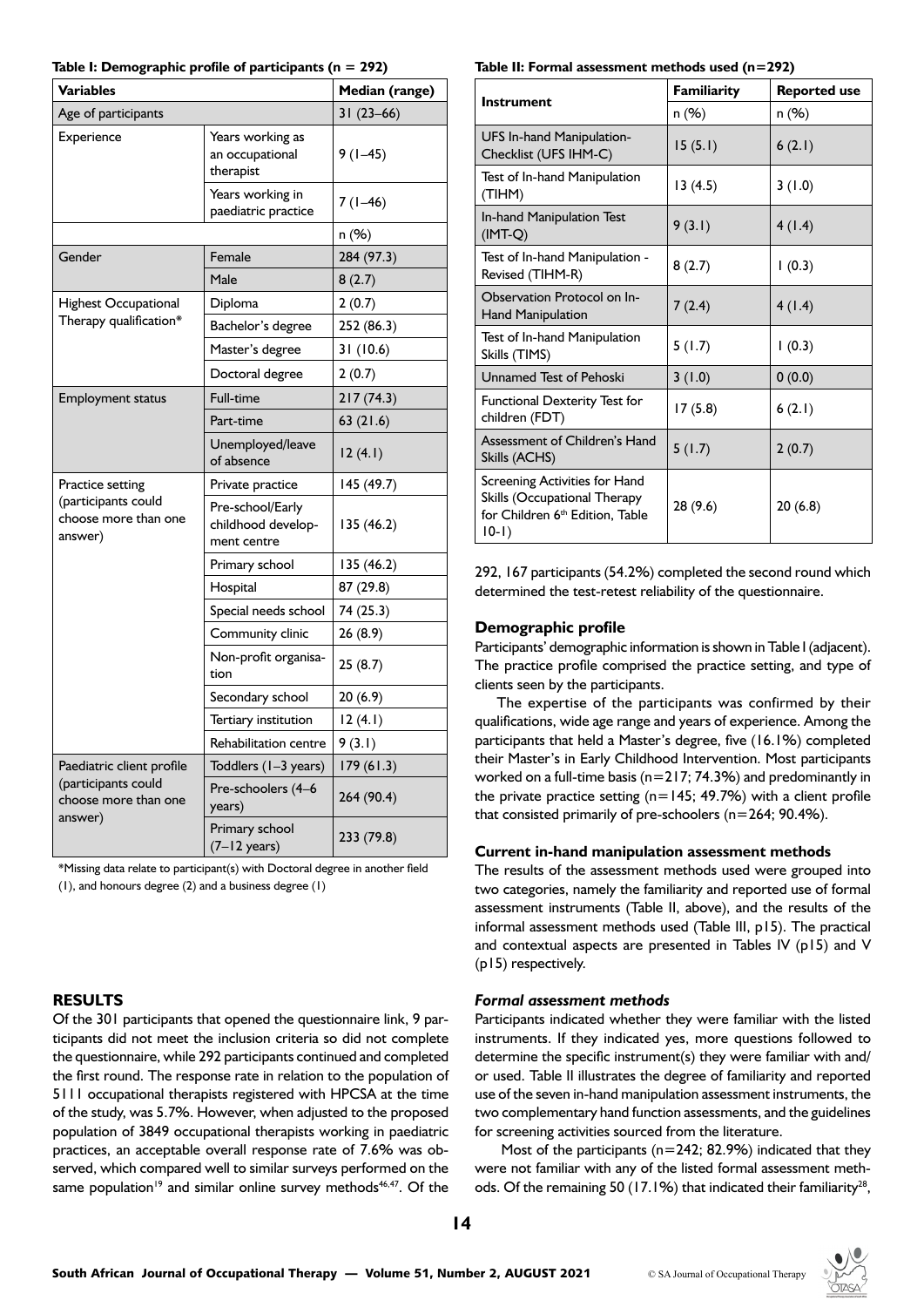**Table III: Informal assessment methods (n=292)**

| Informal assessment methods                   | n (%)      |
|-----------------------------------------------|------------|
| <b>Collateral information</b>                 |            |
| Self-designed teacher interview/questionnaire | 94 (32.2)  |
| Standardised teacher interview/questionnaire  | 4(1.4)     |
| <b>Checklist</b>                              | 74 (25.3)  |
| Self-designed                                 | 20(6.8)    |
| Standardised                                  | 3(1.0)     |
| <b>Skilled observation</b>                    | 287 (98.3) |
| Scholastic tasks                              | 261 (89.4) |
| Drawing or colouring                          | 254 (87.0) |
| Writing or copying                            | 248 (84.6) |
| Cutting                                       | 247 (84.6) |
| Play task                                     | 255 (87.3) |
| Threading activity                            | 235 (80.5) |
| Self-care task                                | 160(54.8)  |

|  |  |  |  |  | Table IV: Practical aspects of current assessment used $(n=292)$ |  |  |
|--|--|--|--|--|------------------------------------------------------------------|--|--|
|--|--|--|--|--|------------------------------------------------------------------|--|--|

| Practical aspects of assessment | n(%)            |            |
|---------------------------------|-----------------|------------|
| Documentation                   | Clinical notes  | 268(91.8)  |
| method                          | Video recording | 33(11.3)   |
| Reassess                        | Yes             | 237(81.2)  |
|                                 | N <sub>o</sub>  | 55 (18.8)  |
| Administration                  | 0-5 minutes     | 73 (25.0)  |
| time                            | 30-45 minutes   | 12(4.1)    |
|                                 | 45-60 minutes   | 3(1.0)     |
| Scoring time                    | 0-15 minutes    | 262 (89.7) |
|                                 | 15-30 minutes   | 30(10.3)   |
| Resources avail-                | Yes             | 256 (87.7) |
| able                            | No              | 36(12.3)   |

(9.6%), indicated that the Screening Activities of Hand Skills guideline described by Exner in the Occupational Therapy for Children 6th Edition textbook was the most familiar to participants, followed by an additional fine motor assessment, the FDT for children ( $n=17$ ; 5.8%), and the in-hand manipulation assessment, UFS IHM-C, developed in South Africa by Visser *et al*. 13,25 (n=15, 5.1%). However, for all the instruments, there were fewer responses of their reported use in comparison to the familiarity indicated.

### **Informal assessment methods**

An overview of the informal assessment methods used, namely collateral information, checklists and skilled observations by the participants was obtained using a cascading mechanism, built into the questionnaire so that once one of the main questions were selected, subsequent questions followed from which the participant could choose (Table III, above).

Collateral information obtained from teachers consistently showed that 94 (32.2%) participants used a self-designed questionnaire, with fewer reporting the use of a standardised questionnaire. Checklists were used by 74 (25.3%) participants. Of the three main informal methods, skilled observations during tasks ( $n=287$ ;

#### **Table V: Contextual aspects of current assessment used (n=292)**

| Contextual aspects of assessment           | n (%)                                                                                                               |            |
|--------------------------------------------|---------------------------------------------------------------------------------------------------------------------|------------|
| Age groups                                 | l-2 years                                                                                                           | 91(31.2)   |
|                                            | 5–6 years                                                                                                           | 273 (93.5) |
|                                            | 7–8 years                                                                                                           | 234(80.1)  |
|                                            | II-I2 years                                                                                                         | 121(41.4)  |
| Change activity                            | Yes                                                                                                                 | 278 (95.2) |
| demands in relation<br>to the child's age  | No                                                                                                                  | 14(4.8)    |
| Presentation of<br>instructions            | After presenting the task, a<br>verbal instruction to only use<br>the specific hand that is being<br>assessed       | 69(23.6)   |
|                                            | Actively discourage the use of<br>the hand not being assessed by<br>asking the child to hold onto a<br>fixed object | 24(8.2)    |
| Position of the child<br>during assessment | Seated at a child-sized table<br>where the child's feet can<br>touch the ground                                     | 232 (79.5) |
|                                            | On the floor, seated cross-<br>legged                                                                               | 21(7.2)    |
|                                            | Seated at an adult-sized table.<br>feet not touching the ground                                                     | 6(2.1)     |
|                                            | In a standing position                                                                                              | 3(1.0)     |
|                                            | On the floor, lying on their<br>stomach                                                                             | (0.3)      |

98.3%) was the reported method mostly used. In that method, scholastic tasks (n=261; 89.4%), closely followed by play tasks  $(n=255; 87.3%)$  and self-care tasks  $(n=160; 54.8%)$ , were the commonly observed tasks. From these tasks, the specific activities observed included cutting (n=247; 84.6%), drawing/colouring  $(n=254; 87%)$ , writing/copying  $(n=248; 84.9%)$ , and threading activities (n=235; 80.5%).

#### **Practical aspects of an assessment**

The practical aspects related to the clinical utility of the assessments included the time taken to administer and score the assessment followed by the documentation method used and whether a reassessment was performed, as well as the availability of resources in the clinical setting to assess a child's in-hand manipulation, are summarised in Table IV (adjacent).

The most commonly used documentation method was clinical notes, as reported by 268 (91.8%) participants, while 33 (11.3%) used video recordings. Most of the participants (n=237; 81.2%) reported reassessing in-hand manipulation of the child. For the administration time,  $25.0\%$  (n=73) indicated they used only 0-5 minutes. Similarly, for the scoring time, the shortest period of 0–15 minutes was indicated by 262 (89.7%) of the participants. When the participants were asked to indicate if they had access to available resources to assess in-hand manipulation in children, 256 (87.7%) responded in the affirmative. The open-ended option that followed this question prompted the participants to elaborate on their responses. The responses were analysed and showed that the majority used familiar objects, such as pegboards  $(n=61; 20.9\%)$ . beads (n=39; 13.4%), money or coins (n=37; 12.7%), clay or similar mouldable material ( $n=37$ ; 12.7%) and pegs ( $n=35$ ; 12.0%).

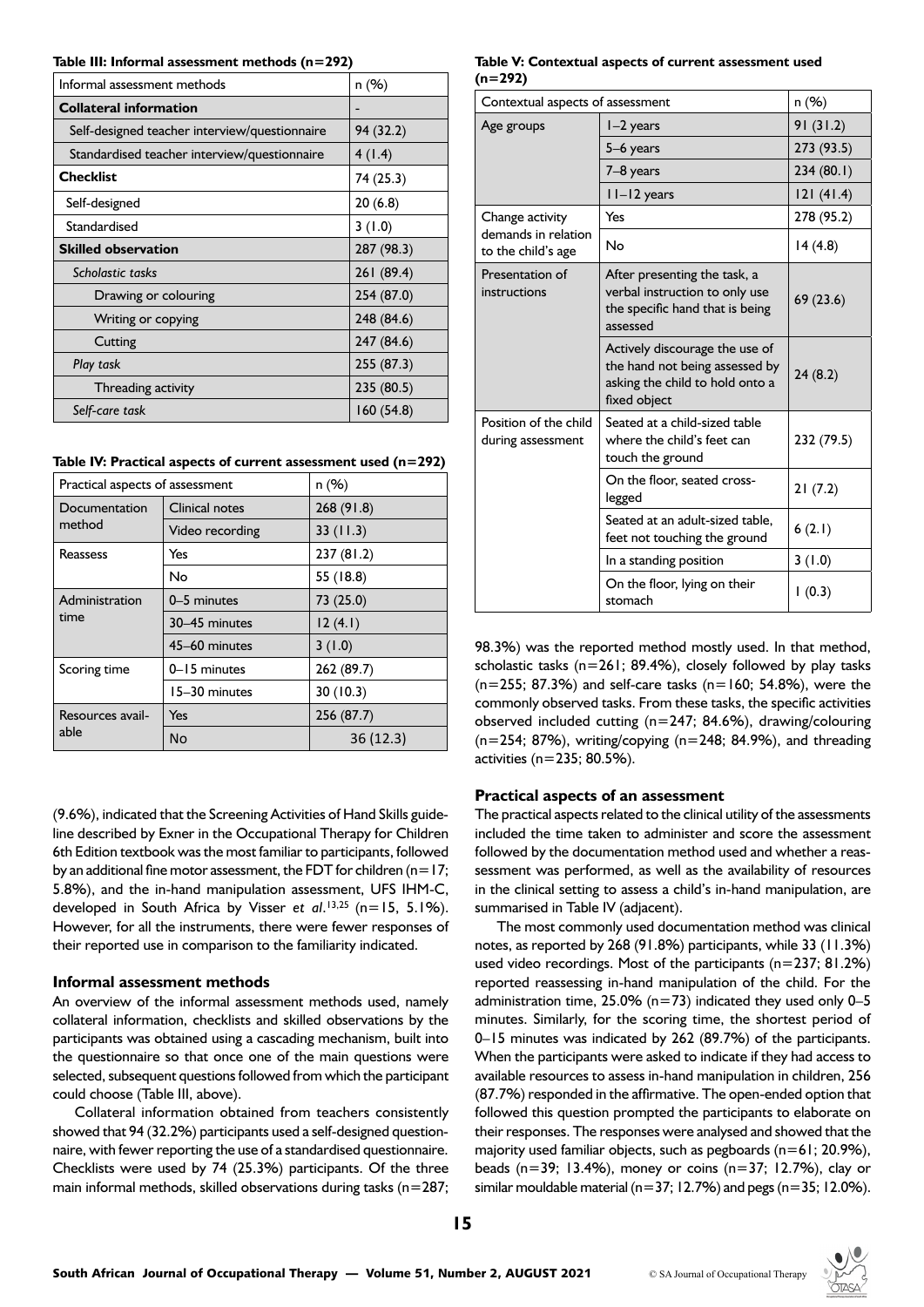| Preferences for a suitable assessment tool | n (%)                                                                                                  |            |
|--------------------------------------------|--------------------------------------------------------------------------------------------------------|------------|
| Purpose of<br>assessment*                  | Identify the child's strengths<br>and limitations in order to<br>inform the clinical treatment<br>plan | 255 (87.3) |
|                                            | Describe the child's current<br>functional status                                                      | 243 (83.2) |
|                                            | Evaluate the change in<br>functioning over time and<br>monitor the progress made by<br>the child       | 216 (74.0) |
|                                            | Predict the child's future ability                                                                     | 80(27.4)   |
| User manual<br>inclusions*                 | Scoring and interpretation<br>instructions                                                             | 284 (97.3) |
|                                            | Administration instructions                                                                            | 282 (96.6) |
|                                            | <b>Equipment instructions</b>                                                                          | 228 (78.1) |
| Scorable in-hand                           | Quality of movement                                                                                    | 250 (85.6) |
| manipulation<br>aspects                    | Compensatory techniques used                                                                           | 244 (83.6) |
| Method of scoring                          | Score according to criteria per<br>item                                                                | 238 (81.5) |
|                                            | Video clips to guide scoring                                                                           | 51 (17.5)  |
| Administration time                        | 0-5 minutes                                                                                            | 51 (17.5)  |
|                                            | 30-45 minutes                                                                                          | 9(3.1)     |
|                                            | 45-60 minutes                                                                                          | 2(0.7)     |
| Scoring time                               | 0-15 minutes                                                                                           | 272 (93.2) |
|                                            | 15-30 minutes                                                                                          | 20(6.8)    |
| Presentation                               | English                                                                                                | 287 (98.3) |
| language                                   | Afrikaans                                                                                              | 153(52.4)  |
|                                            | isiZulu                                                                                                | 63(21.6)   |
|                                            | Sesotho                                                                                                | 56 (19.2)  |
|                                            | isiXhosa                                                                                               | 45 (15.4)  |

**Table VI: Preferences for a suitable in-hand manipulation assessment instrument**

\*Participants could select all options that applied.

#### **Contextual aspects of an assessment**

Results of the contextual aspects that a clinician should consider when using an assessment of in-hand manipulation are the different age groups of children assessed, if the activity demands were changed in relation to the child's age, the manner in which the instructions were presented, and lastly, the position of the child during which in-hand manipulation was assessed (Table V, p15).

The majority of the participants ( $n=273$ ; 93.5%) indicated that they assessed in-hand manipulation for 5–6-year-old children.

When asked if the tasks' demands or selection of equipment were changed in relation to the child's age, 278 (95.2%) participants responded in the affirmative. Regarding how the presentation of instructions were provided, only a few of the respondents (23.6% and 8.2%) indicated which methods were used in practice. Most of the participants ( $n=232$ ; 79.5%) indicated that they assessed a child's in-hand manipulation while the child was seated at a childsized table where the child's feet could touch the ground. Some

indicated a more informal approach where the child sat cross-legged on the floor  $(n=21; 7.2%)$ .

**Preferences for a suitable in-hand manipulation instrument** 

The preferences indicated by the participants regarding an in-hand manipulation instrument included the purpose of the assessment, what should be included in a user manual, the aspects of in-hand manipulation which should be included in the scoring, as well as the scoring method, the time to administer and score, and the language of presentation of the assessment instrument (Table VI, adjacent).

For the purpose of a suitable instrument, both the descriptive and the evaluative components to monitor a child's progress through the change that occurs over time, were indicated as preferable by the majority of participants. The preferred aspects to be included in a user manual that received a high response rate were the need for scoring and interpretation instructions (n=284; 97.3%), followed by administration instructions (n=282; 96.6%). Fewer participants indicated the need for equipment instructions  $(n=228; 78.1%)$ . With regard to the scorable aspects, the majority of participants had a clear preference for scoring the quality of the in-hand manipulation movement and compensatory techniques used by the child. Most of the participants preferred to score according to a specific criterion for an item, while the use of video clips to guide the scoring was supported by 51 participants (17.5%). A preferred administration and scoring time for the shortest time slot was consistently seen, with only a few indicating the longer time slots.

The majority of the participants preferred that an instrument be presentable in English (n=287; 98.3%). Additional suggestions included the use of a technological platform (for example, a tablet to enable visual demonstrations or an audio track) to present the instructions to children with intellectual impairments or who are hard of hearing, along with the proposal to provide specific instructions in all the languages in written or audio format.

#### **DISCUSSION**

The first aim of this study was to determine the current assessment methods for in-hand manipulation used by occupational therapists. Demographics were representative of paediatric occupational therapists in South Africa<sup>19</sup>. Clinical expertise on the different developmental phases of in-hand manipulation was confirmed since the majority of children treated by the participants were between three and six years old, which corresponds with the period of rapid development for in-hand manipulation<sup>3</sup>.

The limited familiarity with published in-hand manipulation instruments might be due to the participants' perception that in-hand manipulation was too insignificant an aspect of fine motor skills to warrant further investigation, while also revealing to what extent participants engaged with the scientific literature of the profession. This was inferred as the reason why the available in-hand manipulation instruments were not further investigated. When participants did consult primary literature, this included familiar sources such as the guideline for Screening Hand Skills described in the Occupational Therapy for Children textbook. Furthermore, their familiarity with the UFS IHM-C, which was published in the South African Journal of Occupational Therapy (SAJOT)<sup>13,25</sup> attested to participants accessing research published locally.

The lower response rate regarding 'used methods' observed in relation to familiarity could be suggestive of two interrelated factors. Firstly, most of the instruments are still in the process of being developed, lack comprehensive and commercially available manuals, and no form of training is provided. These factors limit the application of

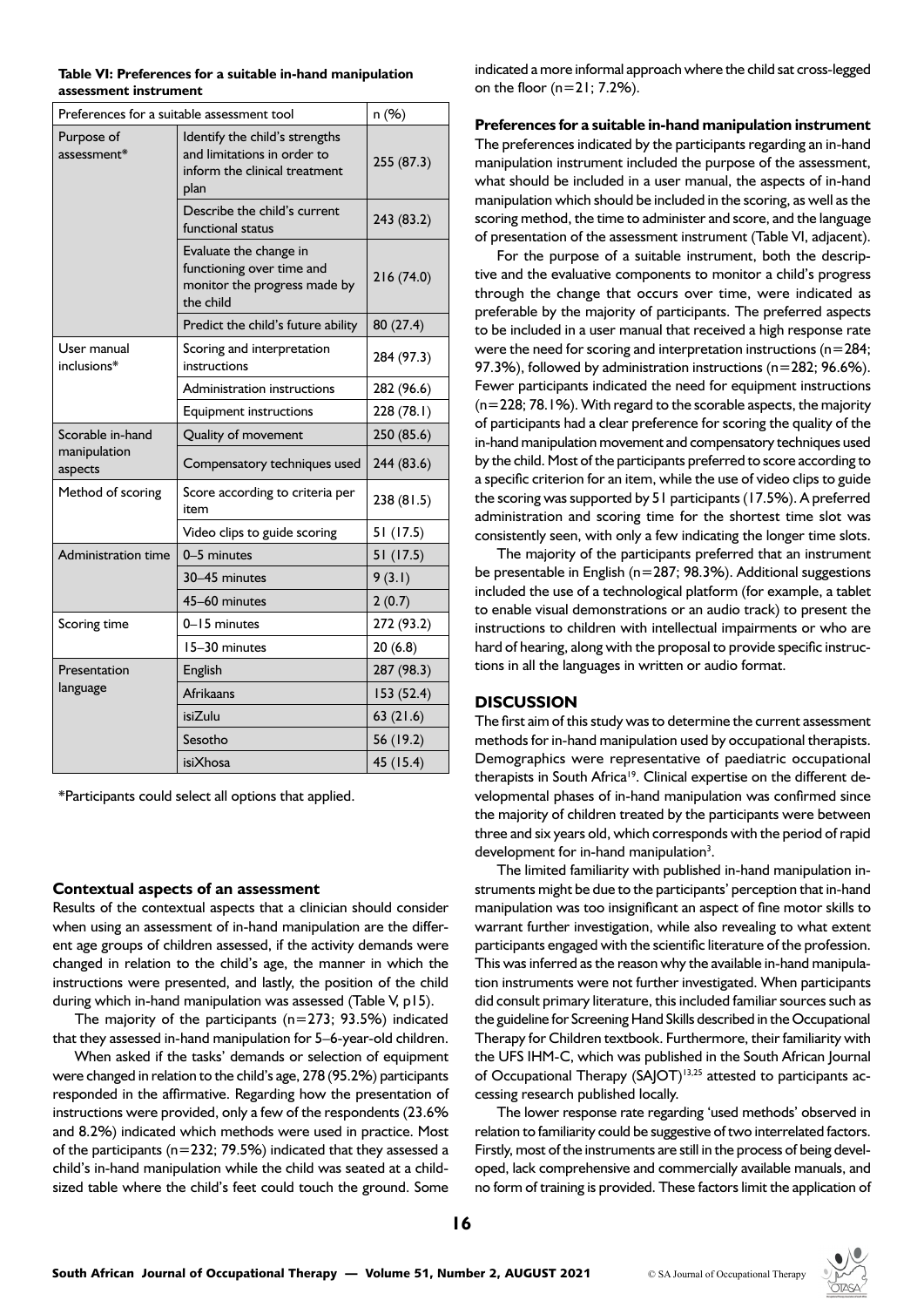the instrument to the clinical setting, as well as the awareness created by marketing strategies, such as the catalogues distributed online or at workshops. Secondly, these results may confirm the findings of Pitout<sup>47:5</sup> that "although occupational therapists value research, they do not engage in applying research in practice". This situation persists even though the use of a formal in-hand manipulation instrument, when applicable, is preferable as it ensures that the clinicians' clinical decisions are based on rational and defensible results while ensuring evidence-based practices are upheld<sup>23</sup>.

Informal assessment methods remain clinically useful and invaluable to a clinician. This study confirmed that observation of occupation-based activities is the primary assessment method used by participants (n=287, 98.3%). However, should observations be unstructured and unsupported by the literature, the inferences drawn would be subjective and less reliable. In comparison, skilled and systematic observations (based on the comprehensive Modified Classification System of In-hand Manipulation<sup>3</sup>) which are documented in detail, set the foundation for making useful interpretations. The use of checklists ( $n=74$ ; 25.3%) and collateral information from teachers in the form of interviews or self-designed questionnaires (n=94; 32.2%) are rarely used but valuable to the assessment process. A possible explanation for the infrequent use of these methods as pointed out in another South African study<sup>18</sup> relates to the tendency to use information obtained from the teacher, which is additional information on the child's context, influenced by the therapists' age and years of experience, which varied widely in this study.

Scholastic tasks are highly regarded (n=261, 89.4%) and correspond with the findings that most of the collateral information was obtained from teachers ( $n=98$ ; 33.6%), as well as with the two age groups that were assessed most often, namely children between the ages of five and seven. Since these age groups are largely concerned with refining pre-writing skills in Grade R and learning writing skills in Grade  $1^{18,48}$ , it follows naturally that the activities of cutting, drawing/colouring and writing/copying were those most readily observed from the scholastic tasks. When considering that 60% of a school-going child's day is concerned with the fine motor task of writing<sup>18</sup>, it is understandable that practitioners focus on these tasks, specifically when poor in-hand manipulation is suspected. The activity of cutting provides a good opportunity to observe the simple shift movement of the supporting hand as the fingers adjust the paper for cutting<sup>2,4</sup>. In-hand manipulation required to adjust writing utensils includes both complex and simple rotation when correctly orientating the pencil, and complex shift when positioning the fingers on the shaft of the pencil or crayon<sup>3,14</sup>. However, to comprehensively establish the degree of in-hand manipulation delay, difficulties in other aspects of a child's functionality should also be considered, such as play and self-care tasks.

Participation in play tasks, per definition, requires a child to use toys, equipment, and supplies appropriately<sup>1</sup>. Of the various play activities listed, threading was indicated by most participants  $(n= 235; 80.5%)$  as the preferred activity for observing in-hand manipulation. Threading is an ideal task for observing simple shift of the one hand, while performing translation movements of the beads held in the other hand. However, this activity is only included in the ACHS<sup>31,32</sup> and not in any of the other specific in-hand manipulation instruments. The availability of resources in clinical settings was confirmed in this study, with specific reference to play items, such as pegboards, beads, coins and clay. These can be used to observe in-hand manipulation and are included as items by the IMT-Q6, TIMS<sup>14</sup>, and the UFS IHM-C<sup>13</sup>. Furthermore, the use of pegboards

and pegs were also included by various other in-hand manipulation instruments<sup> $11–14,22,30,49$ </sup>, with differences in the exact sizes, numbers of pegs and methods of presenting the task to the child. As pegboards are accessible and familiar items in practice settings, including this item in an assessment for in-hand manipulation is justifiable and relevant. Nevertheless, it is not advised to only use a pegboard, as in-hand manipulation should be displayed with a variety of items, and skills with one type of object are not always associated with an ability to transfer said skill to another size or shape of object<sup>10,14</sup>. The limited tasks indicated by participants which are used when observing in-hand manipulation during play and self-care tasks in this study however, highlight the need to train clinicians on how to correctly present and observe in-hand manipulation during these familiar tasks.

Self-care tasks include activities of daily living that are directed towards taking care of one's own body<sup>1</sup>. Various self-care activities were noted by approximately half of the participants ( $n=160$ ; 54.8%) as suitable for observing in-hand manipulation, although these tasks are not commonly included in developmentally based in-hand manipulation instruments. However, while the Observation Protocol of In-hand manipulation<sup>5</sup> includes one task of buttoning and unbuttoning a shirt, the occupation-based assessment ACHS<sup>31,32</sup> includes several activities of daily living through which a child can spontaneously demonstrate the use of in-hand manipulation (although it is not guaranteed that all the isolated components of in-hand manipulation are assessed during these occupation-based activities). These occupation-based instruments allow for the identification of critical occupational performance components caused by hand skill difficulties in the relevant environment<sup>31,50</sup>, and are criterion-referenced when formally developed. In comparison, all the other current formal in-hand manipulation instruments follow a developmental assessment approach where the main focus is to identify the specific underlying components to determine a developmental delay in a more structured environment and tend to be norm-referenced<sup>51</sup>.

Using clinical notes to accurately document assessment findings, as reported by most participants, is important to improve interpretation of the reassessment findings and can provide valuable evidence when reviewed to generate practice-based evidence<sup>52</sup>. Using video recordings to document the in-hand manipulation movements performed by a child has been advised by the IMT- $Q<sup>6</sup>$ , UFS IHM-C<sup>13</sup> and TIMS<sup>14</sup>, but was reportedly used by only a small number of participants (n=33; 11.3%). This method can ensure that the refined and subtle movements of in-hand manipulation are accurately observed and can be a valuable aid to monitor progress and compare to the results of the reassessment. Moving from written notes to electronic notes can incorporate the safe inclusion of video recordings, while also simplifying the retrieval of patient records for future research $52$ .

Changing the activity demands in relation to the child's age, as indicated by nearly all the participants (n=278; 95.2%), is encouraging as a child's best performance can be observed when they are interested and invested in succeeding at a task. During informal observations, the task can be changed intuitively while ensuring that the desired movement is still elicited; for example, changing the picture that a child is asked to colour in or a game that requires the throw of a dice. Still, these observations of a child, without a reference to an age norm or criterion requirements, remain descriptive and problematic when planning interventions. For a formal standardised assessment to accurately measure a child's abilities, different tasks or adjusting the requirements of a task should be

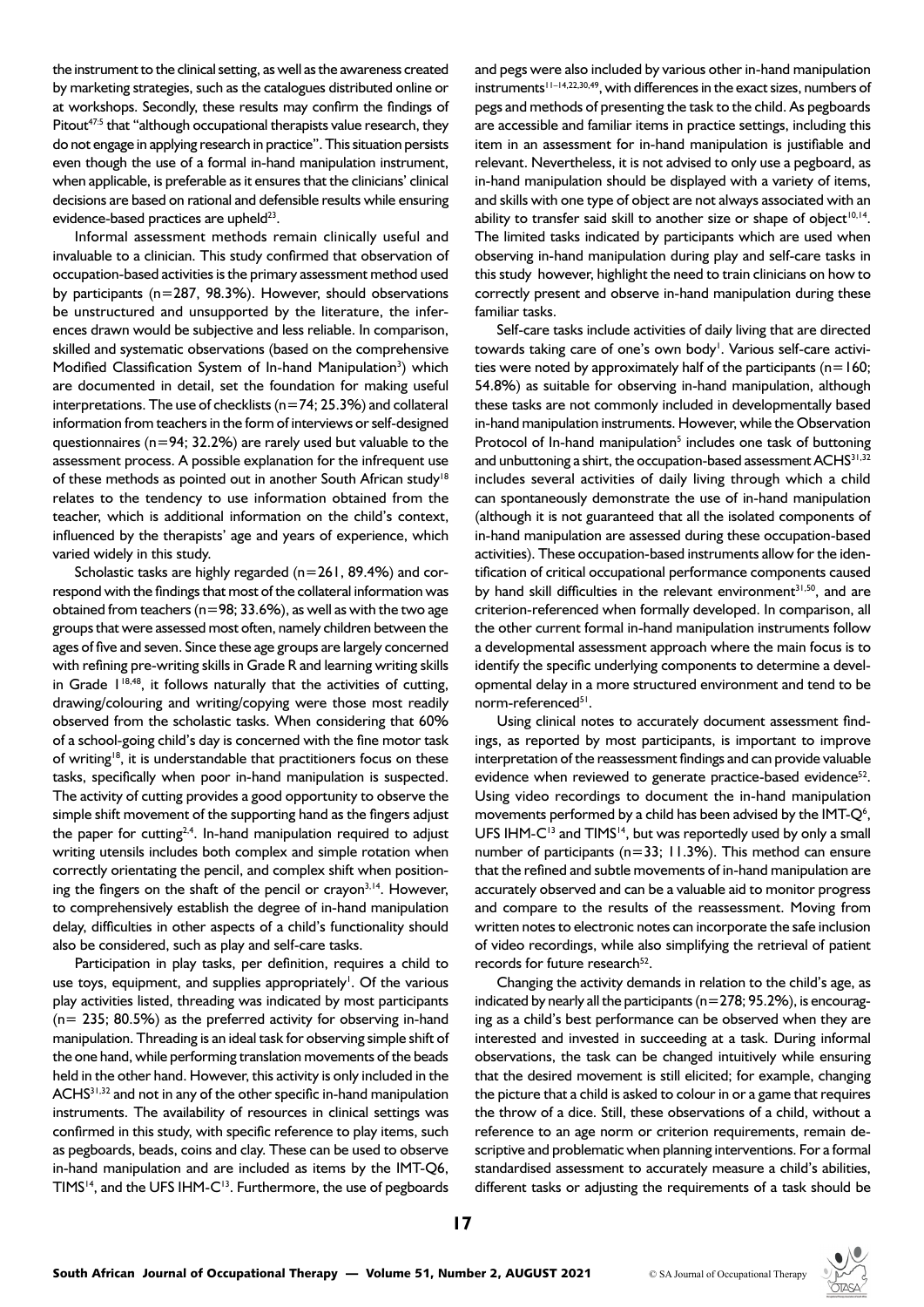age-appropriate yet uniform. Examples are available, such as the tasks of the Miller Assessment of Pre-schoolers (MAP)<sup>53</sup> that make allowances for different items per age group.

The two presentation methods that were consistently used by the participants encourage the child to only use the dominant hand while restricting the use of the other, which is similar to the assessment instructions of the unnamed test of Pehoski<sup>22,54</sup>, TIHM49 and TIHM-R12. It was encouraging that the majority of the therapists ensured that the child was positioned at a table where their feet could touch the ground  $(n=232; 79.5%)$ , as this position best enables the child to display their in-hand manipulation skills in comparison to sitting at an adult-sized table<sup>26</sup>. Although no research has been done that opposes the child sitting crosslegged on the floor, as indicated by 21 (7.2%) participants, the impact of this assessment position should be further investigated as it might allow the therapist to observe the child in a more naturalistic setting.

The second objective of this study was to determine the participants' preferences for a suitable in-hand manipulation instrument. The findings indicated that a suitable instrument should incorporate all the elements of a descriptive instrument, with elements of evaluative instruments. For the user manual inclusions, the need for scoring and interpretation instructions (n=284; 97.3%) was emphasised, more so than for equipment instructions (n=228; 78.1%). Since in-hand manipulation is a complex skill, the inclusion of training by means of video clips with a detailed scoring form would be most suitable, which has been recommended by the IMT-Q6 and ACHS55. However, at the time of this study, this training has not yet realised. The two scorable aspects of in-hand manipulation that were preferred included the quality of the movement and the compensatory techniques used. Two assessments, the TIMS which clearly distinguishes between the quality of the movements on a 4-point rating scale<sup>14</sup> and the UFS IHM-C which includes a comprehensive list of possible compensatory techniques that the child might use per task, align with this preference $13,25$ .

From the other practical aspects relating to an assessment, it was evident that participants preferred a quick instrument. Those instruments that require more time to administer, such as the IMT-Q6,<sup>11</sup> and TIMS<sup>14</sup> that take 20-30 minutes, might therefore be less suitable in a South African context. A definite preference was indicated that the instrument be developed in English ( $n=287$ , 98.3%). However, equally valuable was the strong support and suggestions to include other South African languages, either in the written form for a translator or as pre-recorded instructions, which could even include sign-language. Translation and crosscultural adaptation of measurement instruments, as per the steps outlined by the COSMIN<sup>56</sup>, should form part of the instrument development process to strengthen its reliability and validity.

The unanimity among the participants relating to the preferences of a suitable instrument stood in contrast to the first set of questions relating to the current methods used. This marked awareness among the participants of what would suit the practice setting and highlights the need for further research to strongly consider these preferences as design principles when choosing or developing an instrument for the South African paediatric practice context.

#### **Strengths and limitations**

This study used a non-probability, purposive sampling method with the intention of representing the clinical practices and latent knowledge held by South African occupational therapists experienced in working in paediatric practices. The results of the study were strengthened by the wider sampling population that was deliberately approached and the adequate response rate<sup>19,45,46</sup>, which provides valuable information that can be used towards further instrument development for the assessment of in-hand manipulation. However, the results cannot be generalised to other assessment practices relating to other aspects, apart from in-hand manipulation.

The questionnaire was detailed and could be completed in a relative short time since it consisted of predominantly closed-ended questions. To minimise a low-response rate, the questionnaire was presented online so that participants with time constraints were able to conveniently access and complete the questionnaire, with the added encouragement of accessing a CPD-accredited activity upon completion.

The results of questions that did not test reliable were excluded from the study and warrant further investigation. A respondent error was observed by a participant who provided a contradiction in the maximum age range of their years of experience, as indicated in Table I (p14), which was included to remain true to the data received.

The questionnaire used the formal in-hand manipulation instruments known to the researcher at the time of this study. In the interim, the researcher became aware of three instruments that were not included in the questionnaire, namely the unnamed test of Bonnier<sup>29</sup> published in 2006, the T-TIHM<sup>30</sup> published in 2015, and the TIHM-M<sup>57</sup> published in 2019, which could be seen as another limitation.

#### **RECOMMENDATIONS**

Clinicians are encouraged to apply the in-hand manipulation instruments described in published literature. It is recommended that practice-based evidence be generated by accurate documentation that includes the use of electronic clinical notes. These notes can include secure storage of video clip recordings of the child's hand while performing in-hand manipulation in an age-appropriate task, and should incorporate the use of different items, not only pegboards.

Educators are recommended to provide future training in refining the observational skills of in-hand manipulation by occupational therapists during occupation-based activities, specifically during self-care and play tasks. This training can either occur at undergraduate or postgraduate level through workshops or interactive online courses.

Further research in the development of an in-hand manipulation instrument that is contextually appropriate for South Africa and has evaluated psychometric properties<sup>16,17</sup> is recommended, as observations alone cannot be used when planning intervention for this component of complex fine motor skills.

Obtaining a broader understanding of how the other hand function components are assessed by occupational therapists in South Africa is recommended. This will provide a better perspective of the South African practice context and generate practice-based knowledge from this practice area.

#### **IMPLICATIONS**

The implications of the preferences supported the development of a predominantly descriptive instrument, with attention to scoring the quality of in-hand manipulation movements and compensatory techniques used by the child. This instrument should include a

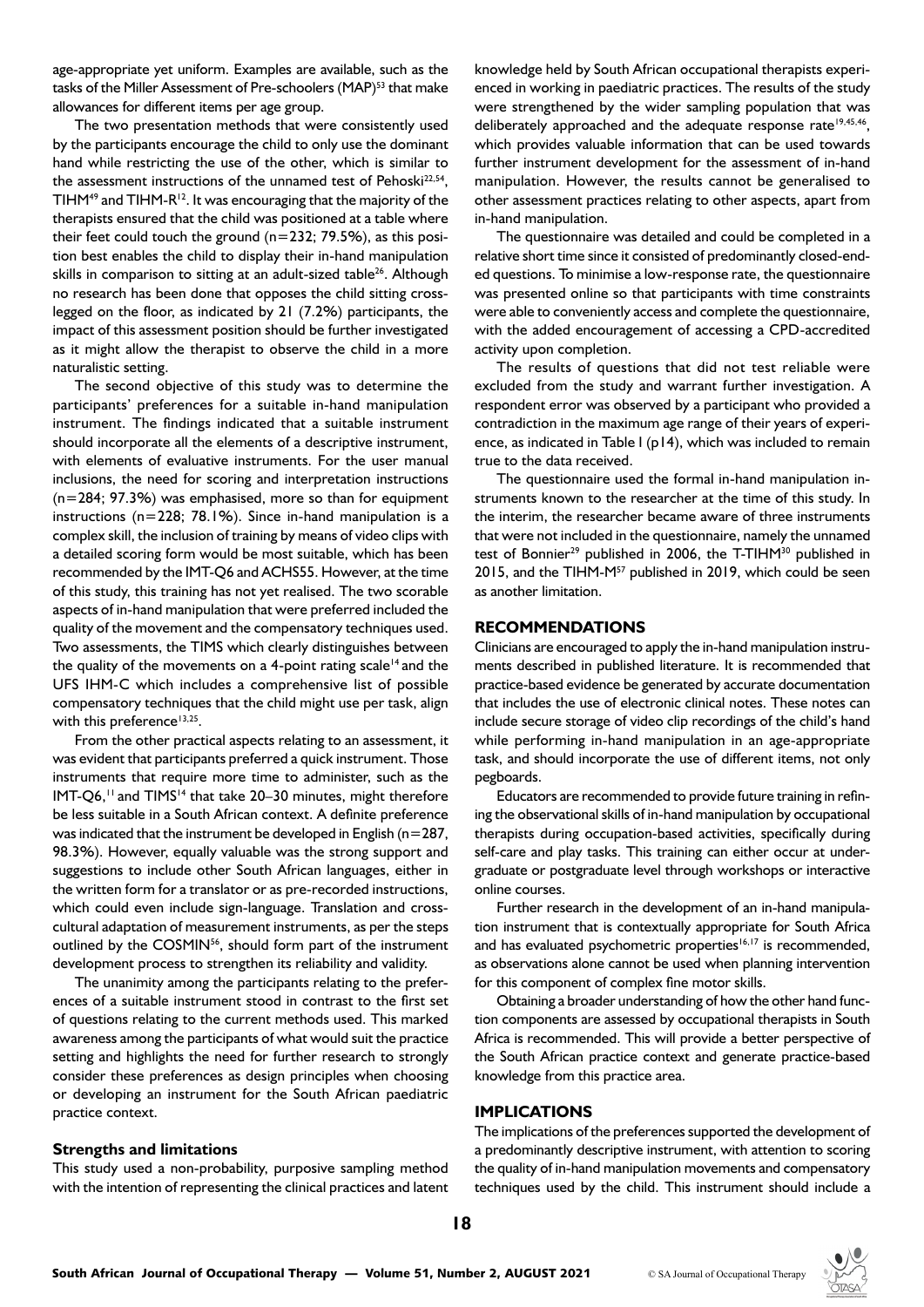comprehensive user manual that is administered under 15 minutes, in multiple languages.

# **CONCLUSIONS**

This study set out to describe the current and preferred methods used by South African occupational therapists in paediatric practices when assessing in-hand manipulation. The limited familiarity with and sparse use of formal assessment instruments are concerning. Subjective observations of occupation-based tasks were the most commonly used informal assessment methods. Checklists and collateral information obtained from teachers were used to a lesser degree. Practically, participants mentioned using clinical notes to document their assessment with a few using video recordings that are supported by the literature.

The detailed overview provided by this study uniquely contributed to a better understanding of the clinical practices of in-hand manipulation assessment at grassroots level. The findings of this study clearly recommended the provision of more training and guidance on how to assess in-hand manipulation. The further development of an instrument that is contextually relevant and standardised is recommended, to reflect the current and preferred assessment methods used by the occupational therapists in paediatric practice in South Africa.

# **Acknowledgements**

Dr. Daleen Struwig, medical writer/editor, Faculty of Health Sciences, University of the Free State, for technical and editorial preparation of the manuscript.

# **AUTHOR CONTRIBUTIONS**

This article was submitted by Annelize Kruger as part of her dissertation for Masters in Occupational Therapy at the University of the Free State. Monique Strauss and Marieta Visser supervised

the study and assisted in the writing of the article. Mariette Nel

was the biostatistician who analysed the data. All the authors approved the final version of the article submitted.

- **REFERENCES** 1. American Occupational Therapy Association. Occupational Therapy Practice Framework: domain and process. 3rd ed. American Journal of Occupational Therapy. 2017;68(Suppl 1): S1. <http://dx.doi.org/10.5014/ajot.2014.682006>
- 2. Pehoski C. Object manipulation in infants and children. In: Henderson SE, Pehoski C, editors. Hand Function in the Child: Foundations for Remediation. 2nd ed. Maryland, MO: Mosby Elsevier Inc.; 2006: 143–160.<https://doi.org/10.1016/b978-0-323-03186-8.x5001-1>
- 3. Pont K, Wallen M, Bundy A. Conceptualising a modified system for classification of in-hand manipulation. Australian Occupational Therapy Journal. 2009;56(1):2–15.
	- <http://dx.doi.org/10.1111/j.1440-1630.2008.00774.x>
- 4. Cornhill H, Case-Smith J. Factors that relate to good and poor handwriting. American Journal of Occupational Therapy. 1996;50(9):732– 739.<http://dx.doi.org/10.5014/ajot.50.9.732>
- 5. Humphry R, Jewell K, Rosenberger RC. Development of in-hand manipulation and relationship with activities. American Journal of Occupational Therapy. 1995;49(8):763–771. <http://dx.doi.org/10.5014/ajot.49.8.763>
- 6. Exner CE. Content validity of the in-hand manipulation test. American Journal of Occupational Therapy. 1993;47(6):505–513. <http://dx.doi.org/10.5014/ajot.47.6.505>
- 7. Case-Smith J. The relationships among sensorimotor components, fine motor skill, and functional performance in preschool children. American Journal of Occupational Therapy. 1995;49(7):645–652. <http://dx.doi.org/10.5014/ajot.49.7.645>
- 8. Feder KP, Majnemer A, Bourbonnais D, Platt R, Blayney M, Synnes A. Handwriting performance in preterm children compared with term peers at age 6 to 7 years. Developmental Medicine and Child Neurology. 2005;47(3):163–170. <https://doi.org/10.1111/j.1469-8749.2005.tb01110.x>
- 9. Brown T, Link J. The association between measures of visual perception, visual-motor integration, and in-hand manipulation skills of school-age children and their manuscript handwriting speed. British Journal of Occupational Therapy. 2016;79(3):163–171. <http://dx.doi.org/10.1177/0308022615600179>
- 10. Exner CE. Evaluation and interventions to develop hand skills. In: Case-smith J, O'Brien JC, editors. Occupational Therapy for Children. 6<sup>th</sup> ed. Maryland, MO: Mosby Elsevier Inc.; 2010: 275-324.
- 11. Miles Breslin DM, Exner CE. Construct validity of the in-hand manipulation test: a discriminant analysis with children without disability and children with spastic diplegia. American Journal of Occupational Therapy. 1999;53(4):381–386. [https://doi.org/10.5014/ajot.53.4.381](file:///H:/Occupational%20Therapy%20AUGUST%202021.indd/%20https://doi.org/10.5014/ajot.53.4.381 )
- 12. Pont K, Wallen M, Bundy A, Case-Smith J. Reliability and validity of the test of in-hand manipulation in children ages 5 to 6 years. American Journal of Occupational Therapy. 2008;62(4):384–392. <http://dx.doi.org/10.5014/ajot.62.4.384>
- 13. Visser M, Nel M, du Plessis C, *et al*. In-hand manipulation (IHM) in children 6 and 7 years of age: a follow-up study. South African Journal of Occupational Therapy. 2016;46(2):52–58. <http://dx.doi.org/10.17159/2310-3833/2016/v46n2a9>
- 14. Raja K, Katyal P, Gupta S. Assessment of in-hand manipulation: tool development. International Journal of Health and Allied Sciences. 2016;5(4):235. <http://dx.doi.org/10.4103/2278-344X.194092>
- 15. Pehoski C, Henderson A, Tickle-Degnen L. In-hand manipulation in young children: translation movements. American Journal of Occupational Therapy. 1997;51(9):719–728. <http://dx.doi.org/10.5014/ajot.51.9.719>
- 16. Rudman D, Hannah S. An instrument evaluation framework: Description and application to assessments of hand function. Journal of Hand Therapy. 1998;11(4):266–277. [http://dx.doi.org/10.1016/S0894-1130\(98\)80023-9](http://dx.doi.org/10.1016/S0894-1130(98)80023-9)
- 17. Kruger A, Strauss M, Visser M, Nel R. Assessment of in-hand manipulation by occupational therapists in paediatric practices in South Africa [Master's thesis]. Bloemfontein: University of the Free State; 2020.
- 18. Van der Merwe J, Smit N, Vlok B. A survey to investigate how South African occupational therapists in private practice are assessing and treating poor handwriting in foundation phase learners: Part I – Demographics and assessment practices. South African Journal of Occupational Therapy. 2011;41(3):3–11.
- 19. Janse van Rensburg E, Johnson C, Rawlins C, *et al*. Describing the use of assessments by occupational therapists in paediatric practice in South Africa. Unpublished undergraduate study. Bloemfontein: University of the Free State; 2017.
- 20. Exner CE. Development of hand function. In: Case-smith J, Allen A, Pratt P, editors. Occupational Therapy for Children. 3rd ed. St. Louis, MO: Mosby Elsevier Inc.; 1995: 268–306.
- 21. Denton PL, Cope S, Moser C. The effects of sensorimotor-based intervention versus therapeutic practice on improving handwriting performance in 6- to 11-year-old children. American Journal of Occupational Therapy. 2006;60(1):16–27.

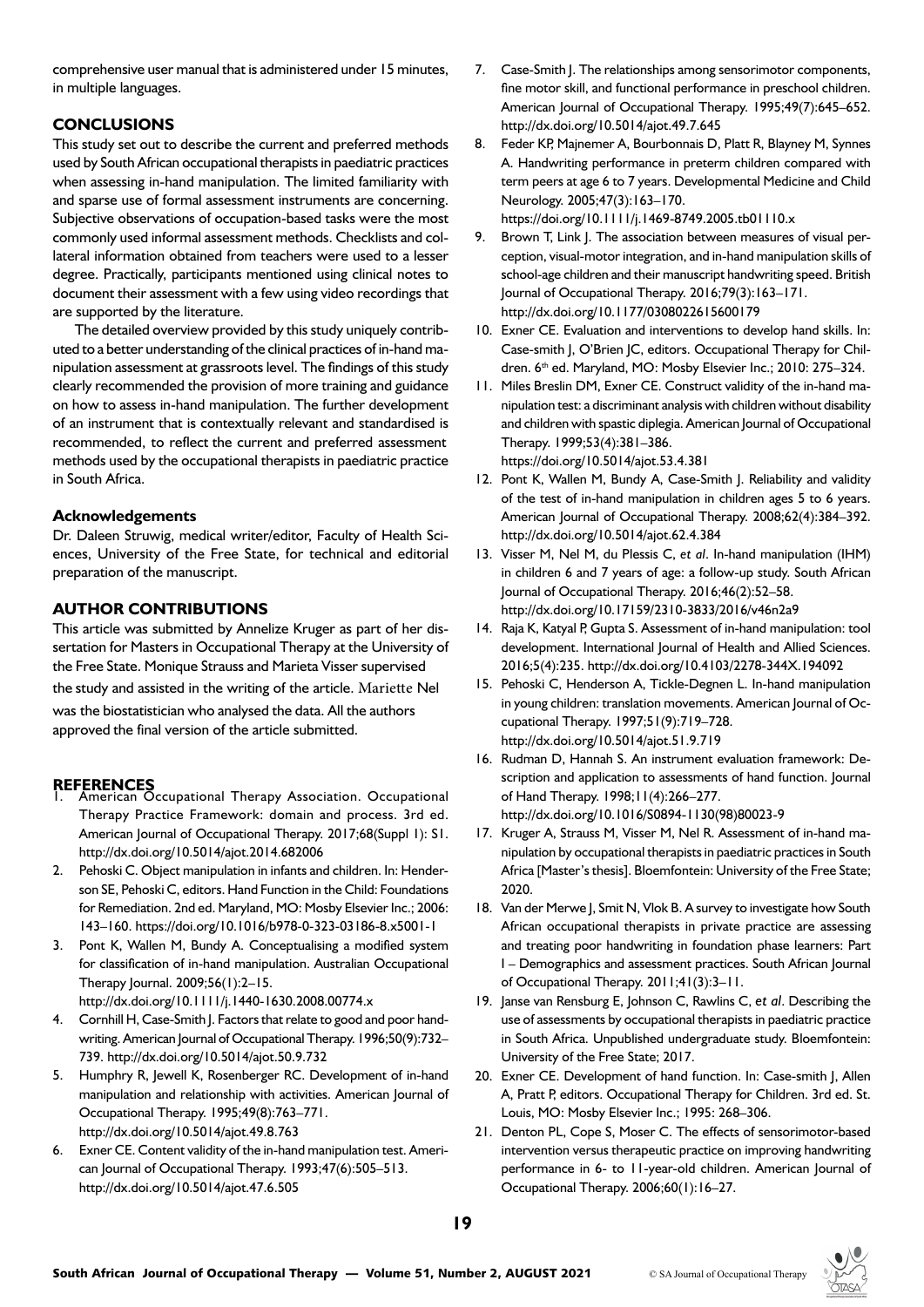<http://dx.doi.org/10.5014/ajot.60.1.16>

- 22. Pehoski C, Henderson A, Tickle-Degnen L. In-hand manipulation in young children: rotation of an object in the fingers. American Journal of Occupational Therapy. 1997;51(7):544–52. <http://dx.doi.org/10.5014/ajot.51.7.544>
- 23. Laver Fawcett A. Principles of Assessment and Outcome Measurement for Occupational Therapists and Physiotherapists: Theory, Skills and Application. West Sussex, UK: John Wiley & Sons Ltd.; 2007.
- 24. Kielhofner G. Research in Occupational Therapy: Methods of Inquiry for Enhancing Practice. Philadelphia, PA: F.A. Davis Company; 2006.
- 25. Visser M, Nel M, de Vries J, Klopper E, Olen K, van Coller J. In-hand manipulation of children aged four and five-years-old: translation, rotation and shift movements, in Bloemfontein. South African Journal of Occupational Therapy. 2014;44(2):22–28.
- 26. Smith-Zuzovsky N, Exner CE. The effect of seated positioning quality on typical 6- and 7-year-old children's object manipulation skills. American Journal of Occupational Therapy. 2004;58(4):380–8. <http://dx.doi.org/10.5014/ajot.58.4.380>
- 27. Case-Smith J. Fine motor outcomes in preschool children who receive occupational therapy services. American Journal of Occupational Therapy. 1996;50(1):52–61. <http://dx.doi.org/10.5014/ajot.50.1.52>
- 28. Jewell K, Humphry R. Reliability of an observation protocol on inhand manipulation and functional skill development. Phys Occup Ther Pediatr. 1993;13(3):67–82.

[http://dx.doi.org/10.1080/J006v13n03\\_06](http://dx.doi.org/10.1080/J006v13n03_06)

- 29. Bonnier B, Eliasson A-C, Krumlinde-Sundholm L. Effects of constraint-induced movement therapy in adolescents with hemiplegic cerebral palsy: A day camp model. Scand J Occup Ther. 2006;13(1):13–22.<http://dx.doi.org/10.1080/11038120510031833>
- 30. de Vries L, van Hartingsveldt MJ, Cup EHC, Nijhuis-van der Sanden MWG, de Groot IJM. Evaluating fine motor coordination in children who are not ready for handwriting: which test should we take? Occup Ther Int. 2015;22(2):61–70.<http://dx.doi.org/10.1002/oti.1385>
- 31. Chien CW, Brown T, McDonald R. A framework of children's hand skills for assessment and intervention. Child Care Health Dev. 2009;35(6):873–84.

<http://dx.doi.org/10.1111/j.1365-2214.2009.01002.x>

- 32. Chien CW, Brown T, McDonald R. Examining construct validity of a new naturalistic observational assessment of hand skills for preschool- and school-age children. Aust Occup Ther J. 2012;59(2):108-20.<http://dx.doi.org/10.1111/j.1440-1630.2012.00997.x>
- 33. Lee-Valkov PM, Aaron DH, Eladoumikdachi F, Thornby J, Netscher DT. Measuring normal hand dexterity values in normal 3-, 4-, and 5-year-old children and their relationship with grip and pinch strength. J Hand Ther. 2003;16(1):22–8. [http://dx.doi.org/10.1016/S0894-1130\(03\)80020-0](http://dx.doi.org/10.1016/S0894-1130(03)80020-0)
- 34. Gogola GR, Velleman PFP., Xu S, Morse AM, Lacy B, Aaron D. Hand dexterity in children: administration and normative values of the Functional Dexterity Test. J Hand Surg Am. 2013;38(12):2426–31. <http://dx.doi.org/10.1016/j.jhsa.2013.08.123>
- 35. Klymenko G, Liu KPY, Bissett M, Fong KNK, Welage N, Wong RSM. Development and initial validity of the in-hand manipulation assessment. Aust Occup Ther J. 2018;65(2): I-II. <http://dx.doi.org/10.1111/1440-1630.12447>
- 36. Case-Smith J, O'Brien JC. Occupational Therapy for Children. 6th ed. Missouri: Elsevier Mosby; 2010.
- 37. Stewart KB. Purposes, processes, and methods of evaluation. In: Case-Smith J, O'Brien P, editors. Occupational Therapy for Children. 6th Edit. USA: Elsevier Inc; 2010: 193–215.
- 38. Health Professions Council of South Africa (HPCSA). Guidelines

for good practice in the health care professions: guidelines on the keeping of patient records.

https://www.hpcsa.co.za/Uploads/Professional\_Practice/Conduct%20%26%20Ethics/Booklet%209%20Keeping%20of%20 Patient%20Records%20September%20%202016.pdf (accessed 25 June 2020).

- 39. Exner CE. The zone of proximal development in in-hand manipulation skills of non-dysfunctional 3- and 4-year-old children. American Journal of Occupational Therapy. 1990;44(10):884–891. <http://dx.doi.org/10.5014/ajot.44.10.884>
- 40. South African Government. South Africa's people. https://www.gov.za/about-sa/south-africas-people (accessed 29 June 2020).
- 41. McMillan JH, Schumacher S. Research in education: evidence-based inquiry. 6th ed. Boston: Pearson Education Inc.; 2006.
- 42. Daffue Y. RE: Data Supply Request for Registered Occupational Therapy practitioners – elizabethamalan@gmail.com. 2018, February 22.
- 43. Kietzmann A. RE: Master's study Request for OTASA/SAISI/IN-STOPP membership information – elizabethamalan@gmail.com. 2018, April 8.
- 44. DeVellis RF. Scale development: theory and applications. 4th ed. Los Angeles: Sage; 2017.
- 45. Hattingh Z, Le Roux M, Nel M, Walsh C. Assessment of the physical activity, body mass index and energy intake of HIV-uninfected and HIV-infected women in Mangaung, Free State province. South African Fam Pract. 2014;56(3):196–200. <http://dx.doi.org/10.1080/20786204.2014.936663>
- 46. Gee BM, Devine N, Werth A, Phan V. Paediatric occupational therapists' use of sound-based interventions: a survey study. Occup Ther Int. 2013;20(3):155–162. <http://dx.doi.org/10.1002/oti.1354>
- 47. Pitout H. Research orientation of South African occupational therapists. South African J Occup Ther. 2013;43(2):5-11.
- 48. Van Hartingsveldt MJ, Cup EHC, Hendriks JCM, de Vries L, de Groot IJM, Nijhuis-van der Sanden MWG. Predictive validity of kindergarten assessments on handwriting readiness. Res Dev Disabil. 2015; 36:114–124. <http://dx.doi.org/10.1016/j.ridd.2014.08.014>
- 49. Case-Smith J. Effectiveness of school-based occupational therapy intervention on handwriting. American Journal of Occupational Therapy. 2002;56(1):17–25. <http://dx.doi.org/10.5014/ajot.56.1.17>
- 50. Chien CW, Brown T, McDonald R. Examining content validity and reliability of the Assessment of Children's Hand Skills (ACHS): A preliminary study. American Journal of Occupational Therapy. 2010;64(5):756–767.

<http://dx.doi.org/10.5014/ajot.2010.08158>

- 51. Bazyk S, Case-Smith J. School-based occupational therapy. In: Case-Smith J, editor. Occupational Therapy for Children. 6th ed. Missouri: Mosby Elsevier Inc.; 2010: 713–743.
- 52. Buchanan H, Jelsma J, Siegfried N. Practice-based evidence: Evaluating the quality of occupational therapy patient records as evidence for practice. South African Journal of Occupational Therapy. 2016;46(1):65–73.

<http://dx.doi.org/10.17159/2310-3833/2016/v46n1a13>

- 53. Miller LJ. Miller Assessment for Pre-schoolers: MAP manual. Revised Ed. San Antonio: TX; 1988.
- 54. Exner CE. Clinical interpretation of "in-hand manipulation in young children: translation movements." American Journal of Occupational Therapy. 1997;51(9):729–732. <http://dx.doi.org/10.5014/ajot.51.9.729>
- 55. CHSA Hub. Children's Hand Skills Assessment Hub 2016.